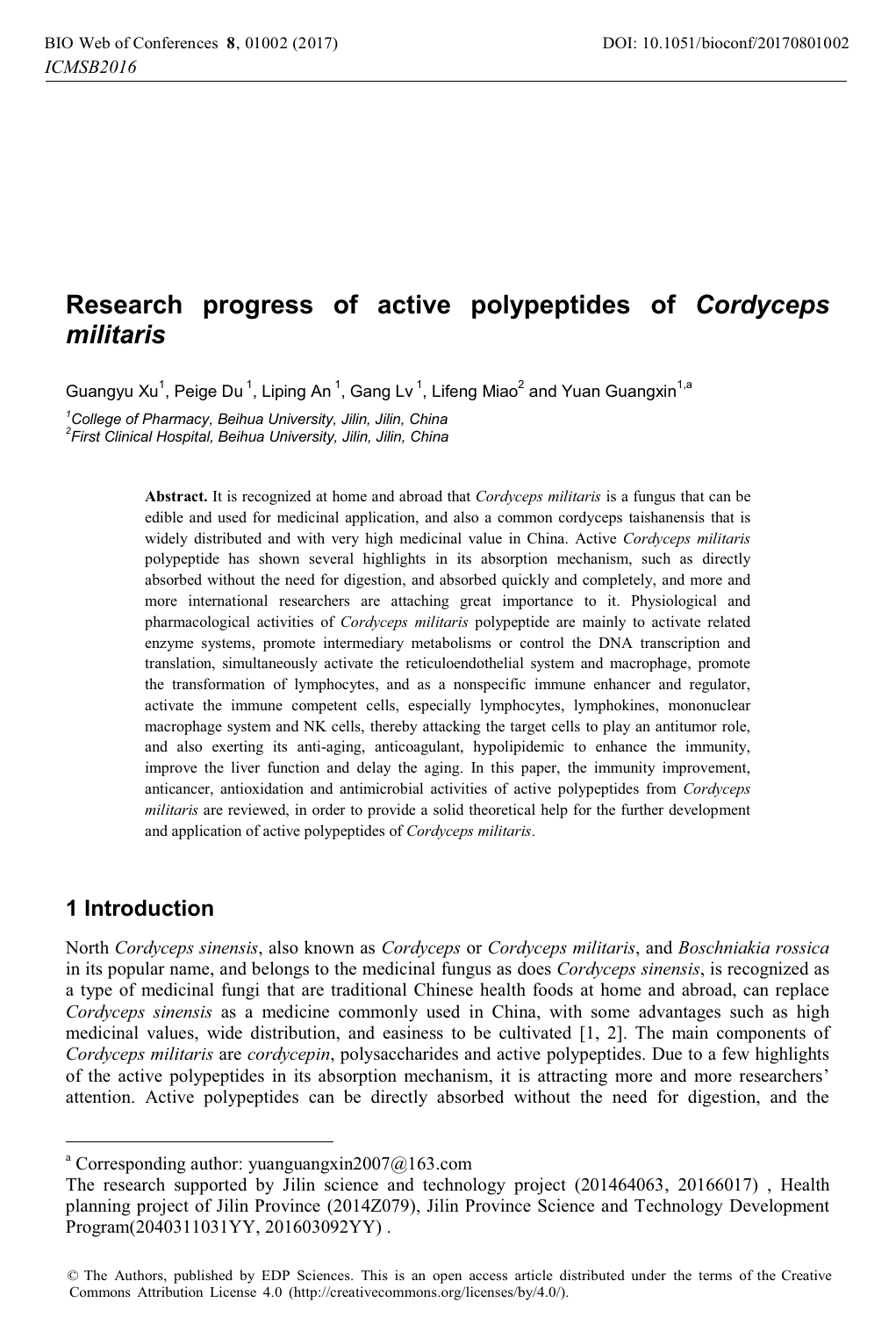absorption, an initiative, forcing and preferential absorption, is faster and more complete. The process of absorption does not need consuming the energy of the body, so that it cannot increase the burden on the gastrointestinal function, in which active polypeptides can play a role of carrier for the transport. Along with the rapid development of molecular biology, biochemistry and modern protein engineering technology, the research on bioactive peptides has made an epoch-making progress and is highly valued by the researchers.

*Cordyceps militaris* polypeptide is a hydrolysate prepared directly from *Cordyceps militaris* by enzymolysis solution technology, and then concentrating and drying, with very strong physiological activities and functional diversity. Physiological and pharmacological activities of *Cordyceps militaris* polypeptide are mainly to activate related enzyme systems, promote intermediary metabolisms or control the DNA transcription and translation, simultaneously activate the reticuloendothelial system and macrophage, promote the transformation of lymphocytes, and as a nonspecific immune enhancer and regulator, activate the immune competent cells, especially lymphocytes, lymphokines, mononuclear macrophage system and NK cells, thereby attacking the target cells to play an antitumor role, and also exerting its anti-aging, anticoagulant, hypolipidemic to enhance the immunity, improve the liver function and delay the aging [3, 4]. In this paper, the immunity improvement, anticancer, antioxidation and antimicrobial activities of active polypeptides from *Cordyceps militaris* are reviewed, in order to provide a solid theoretical help for the further development and application of active polypeptides of *Cordyceps militaris*.

### **2 Brief introduction of polypeptides**

As early as in the 19th century, Engels had proposed that protein is a way of life. Polypeptides are active small molecule substances between amino acids and proteins. In addition to the characteristic functions of proteins, they also have their own unique functions, such as easiness to be digested and absorbed, hypotensive effect, lowering blood lipid and cholesterol, antimicrobial activities, antioxidation, and improvement of mineral absorption. As is known to all, peptide is a biological active substance involved in the function of many kinds of cells and an indispensable participant involved in various complex biological activities in the body.

Bioactive peptides are specific protein fragments that have a positive effect on the function and state of the body and may ultimately affect the health of the body. They are the important chemical messengers between cells and organs, and can regulate the life processes, such as growth, development, reproduction, and metabolism. Bioactive polypeptides have shown several highlights, that is, they can be directly absorbed faster and more completely without the need to be digested through a process of initiative, forcing and preferential absorption, in which the process of absorption does not need consuming the energy of the body, so that it cannot increase the burden on the gastrointestinal function, and can play a role of carrier for the transport. With the rapid development of molecular biology, biochemistry and modern protein engineering technology, the research on bioactive peptides has made an epoch-making progress and is highly valued by the researchers. At present, hundreds of different kinds of biological active peptides that exhibit a variety of biological functions have been found in organisms, such as immune active peptide and hypolipidemic peptides, anti-aging peptides and so on. Studies have found that they can also be used as drugs, vaccines, diagnostic reagents and enzymes mainly for the application in medicine, health care product, food and cosmetic industry.

### **3 Cordyceps militaris polypeptide**

*Cordyceps militaris* polypeptide is a composition of drug gene proteins and nucleosides, contains six compound with cyclic dipeptides, and can coordinate and balance the cardiovascular, nervous, endocrine, visceral, blood, metabolism, and immune systems. *Cordyceps militaris* polypeptide can slow the heart rate and improve the tolerance to hypoxia, thereby protecting the cardiovascular system; can inhibit a variety of pathogenic bacteria, and has a certain anti-inflammatory, antitussive and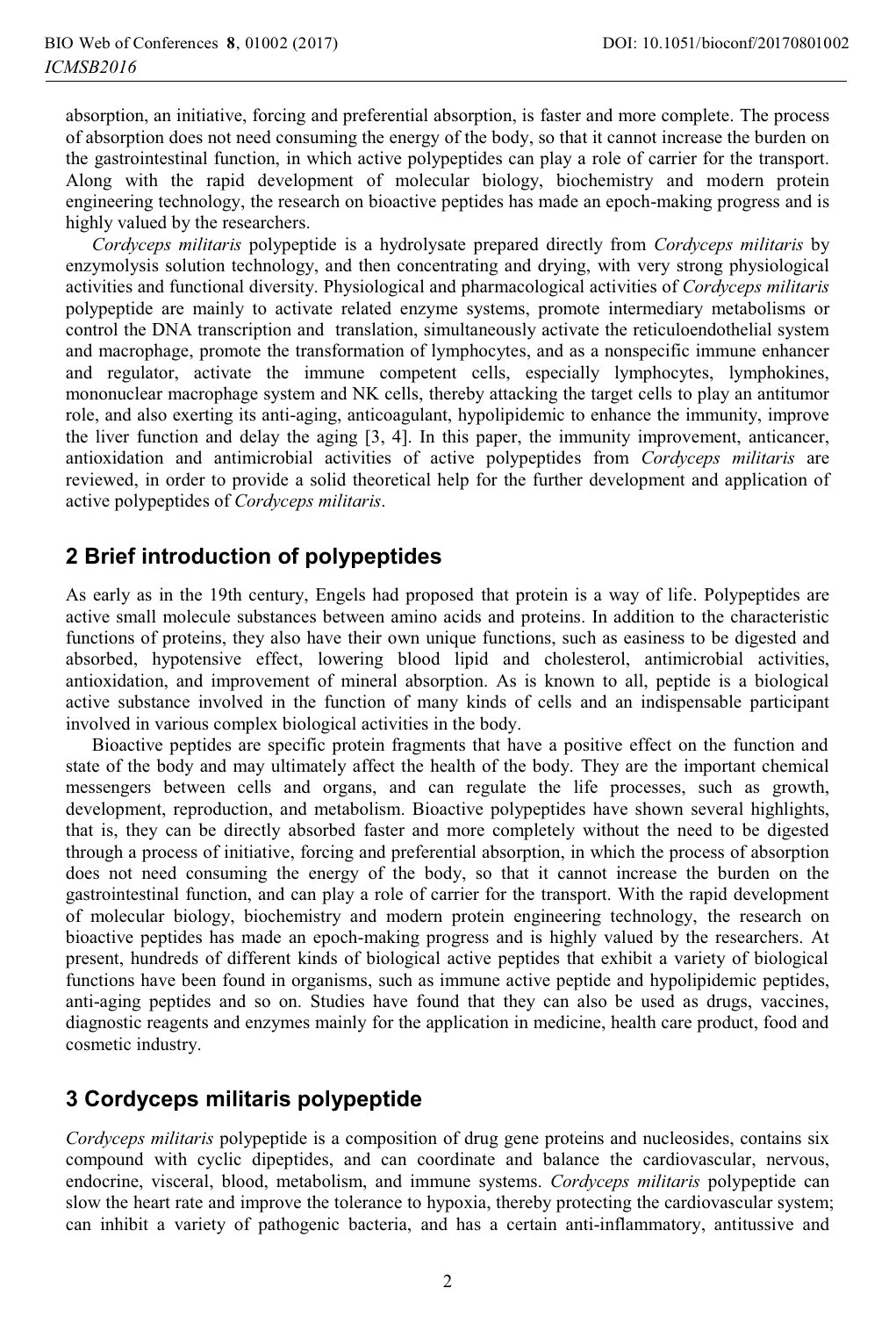antiasthmatic effects; has an inhibitory effect on the nervous system, playing a sedative and analgesic effect. Zhu Zhenyuan et al [5] separated and purified a acidic peptide with analgesic effect from the mycelia of *Cordyceps gunnii* by the method of physical and chemical analysis combined with biological detection method. In addition, *Cordyceps militaris* polypeptide can also improve the body's immunity and produce an anti-tumor effect. Some experts believe that *Cordyceps militaris* polypeptide will be developed into a new, efficient, broad-spectrum and safe functional peptide with anti-tumor activity. Qian Kangnan Professor et al [6] prepared a *Cordyceps* polypeptide that is a water-soluble mixture obtained by refining *Cordyceps* protein powder containing greater than 60% - 80% of high-quality *Cordyceps* protein with the specific enzymolysis engineering technology after the separation and degreasing with super critical CO<sub>2</sub> extraction and fractionation, using *Cordyceps militaris* and *Cordyceps sinensis* as the raw materials. The material-yield ratio of *Cordyceps* polypeptides prepared in this way was 3-5:1, which can be said to be a "miraculous polypeptide" with a price higher than gold. Experiments have demonstrated that due to the high content of active ingredients in *Cordyceps*, coupled with the unique advantages of polypeptides, such as small molecules, *Cordyceps* polypeptide can play a role in Mg levels. The results from the safety evaluation in the pharmacology and functional detection have also verified that the *Cordyceps* polypeptide has exhibited no toxicity and side effect, but a higher nutritional value and bioavaibility.

# **4 Applications of cordyceps polypeptides**

#### **4.1 Improvement of Cordyceps polypeptide on the immunity**

Immunoreactive peptides include immune enhancing peptides and immunosuppressive peptides. Immune enhancing peptides can enhance the immune function of the body and exert a nonspecific immunoenhancement on immunodeficiencies and tumors, such as thymic peptides that are separated from thymus or serum system and can induce and stimulate immature lymphocytes, while immunosuppressive peptides are mainly used for the prevention of transplantation rejection and the treatment of autoimmune diseases, such as cyclosporine separated from the fungal culture liquid. Pharmacodynamic experiments have indicated that *Cordyceps militaris* polypeptide can significantly improve multiple immune indexes in animal experiments, promote the transformation of lymphocytes and improve the cellular immune function of the body; eliminate superoxide free radicals in the body and protect the stability and permeability of cell membranes; significantly improve the activity of NK cells. NK cells are the non-specific part in the cellular immunity, can play their roles directly as a killer cell, and have a good anti-tumor effect, indicating that they are one of the most important components in the cellular immunity.

Studies by Jin Lili at Liaoning University showed that *Cordyceps militaris* polypeptide could enhance the body immune function through multiple aspects affecting the immune system, in which a *Cordyceps militaris* polypeptide hydrolysate obtained directly from *Cordyceps militaris* by enzymolysis technology were given orally to mice successively for 30 days, and the results indicated that the *Cordyceps militaris* polypeptide hydrolysate could significantly improve the number of antibody producing cells and the level of serum hemolysin, improve the carbon clearance function and the phagocytic capacity of monocyte-macrophage, enhance the delayed allergy, and increase the activity of NK cells in mice. Thus, *Cordyceps militaris* polypeptide can enhance the immune function of mice.

#### **4.2 Inhibition of** *Cordyceps militaris* **polypeptide on tumors**

Malignant tumors are one of the main diseases threatening human survival, the curative effect of single-drug therapy on them is poor, and the damage caused by the radiotherapy and chemotherapy on the immune system of the host is severe. The screening of effective anti-tumor drugs from natural medicines has become an important way for developing antitumor drugs throughout the world.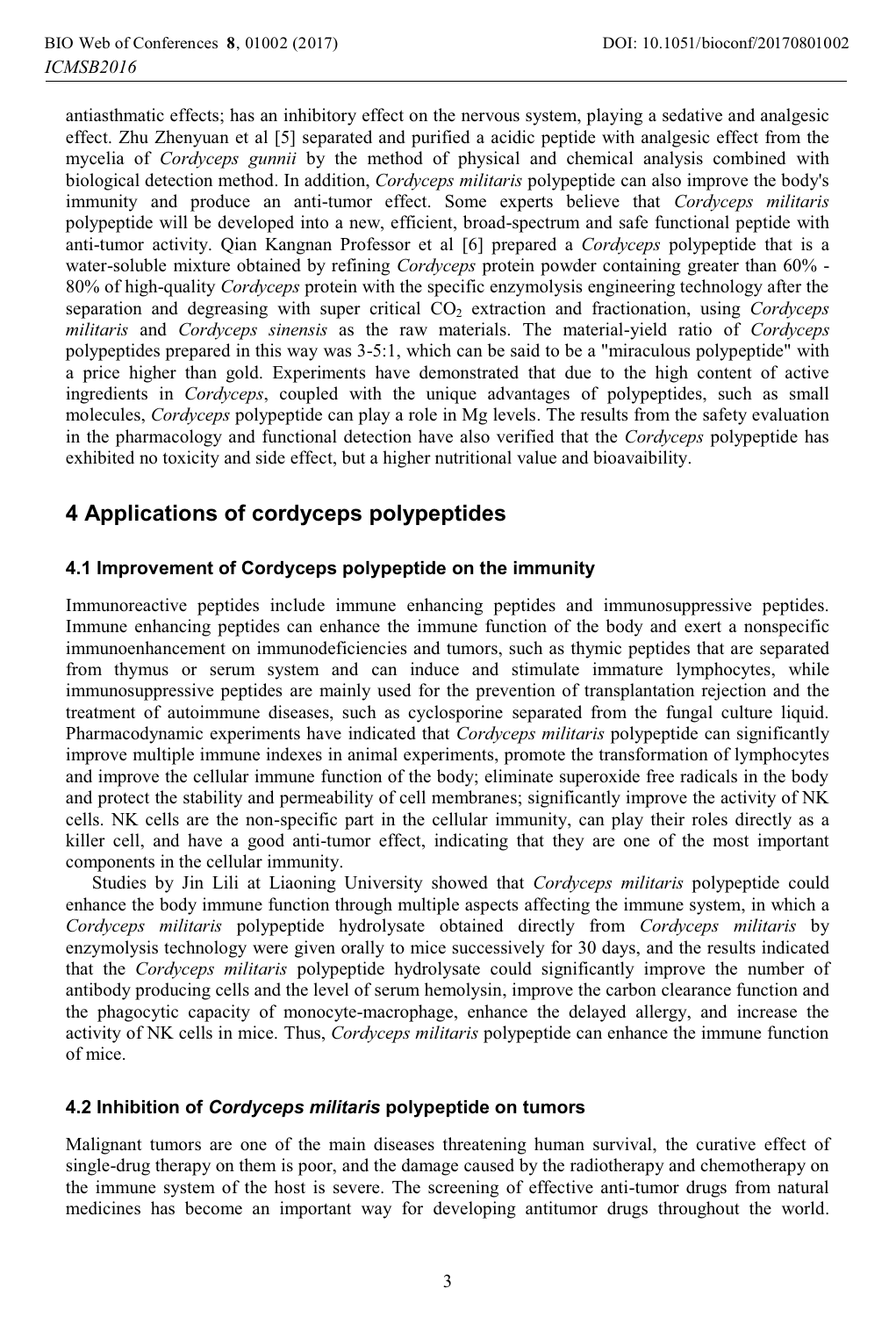*Cordyceps militaris* should be an ideal substitute for the traditional *Cordyceps*, and more and more scholars have paid attention n to its medicinal value. Professor Li Can [7] at Shandong Traditional Chinese Medicine University found that *Cordyceps militaris* polysaccharide could significantly inhibit esophageal cancer, breast cancer and gastric cancer cells, but not significantly inhibit lung adenocarcinoma and colon cancer cells; *Cordyceps militaris* polypeptide could significantly esophageal cancer, breast cancer, gastric cancer and lung adenocarcinoma cells, but not significantly inhibit colon cancer cells.

#### **4.3 Antibacterial effects of** *Cordyceps militaris* **polypeptide**

In recent years, due to the abuse of antibiotics, drug-resistant strains in clinic have been on the increase, resulting in rise in the mortality of clinical infectious diseases. The medical community has been working to find efficient and safe antimicrobial drugs. As is known to all, there are many active components with low toxicities in traditional Chinese medicines, so that to search for antibacterial resources from natural products has become a hot topic. Antibacterial peptides and antiviral polypeptide are widely distributed in nature, and can found in both prokaryotic and eukaryotic organisms, such as cyclic peptides, glycopeptides and lipid peptide obtained from bacteria and fungi. Park et al [8] separated and purified a protein CMP from fruiting bodies, Jack et al. [9] obtained a polypeptide *Cordymin* from the fermentation broth of *Cordyceps militaris* etc., and both had a certain degree of inhibitory effect on the different fungi and bacteria; Gao et al at Guizhou University [10] found that they also presented different degrees of inhibitory effects on bacteria and fungi, which were consistent with the related reports of some researchers, indicating that these substances can be well used in biological and medical fields.

#### **4.4 Antioxidant activities of** *Cordyceps militaris* **polypeptide**

A part of free radicals produced in the metabolism process of the body serves as the protection of the body by eliminating pathogenic microorganisms, and the other part is to maintain the balance of the body through complex changes in order to maintain the homeostasis of the internal environment. When the body's homeostasis does not remain, the free radicals generated in the body will not be cleared away in time and accumulated to a certain extent, which will pose a threat to human health, leading to the occurrence of certain diseases. Therefore, the research on the antioxidants that can eliminate the redundant free radicals appears particularly important. Shen Qiying [11] found that *Cordyceps militaris* polypeptide showed an obvious scavenging effect on oxygen free radicals and hydroxyl radicals, its scavenging hydroxyl radical was stronger than that of mannitol, a specific hydroxyl radical scavenger, and *Cordyceps militaris* extraction liquid exhibited a dose-dependent scavenging effect on both oxygen free radicals and hydroxyl free radicals.

# **5. Conclusions**

As a species of medicinal fungi, *Cordyceps militaris* has shown an excellent medical and nourishing effect, are widely used in food, medicine, healthcare and other industries now, and has now become a topic that attracted many research scholars' attention. However, the reports on the effective components of *Cordyceps militaris* mainly focus on the research of *Cordycepic* acid, *Cordycepin* and *Cordyceps* polysaccharides, while those on the protein polypeptide are not enough, and the cost of *Cordyceps* polypeptide obtained by a specific enzymolysis biotechnology is very expensive. Therefore, this paper sets out the application of Cordyceps militaris in four aspects, such as its immunity improvement, anticancer, antioxidation, and antimicrobial effect, in order to lay the foundation and provide the necessary basis for the further research on small-molecule bioactive peptides in the fruiting body of *Cordyceps militaris*.